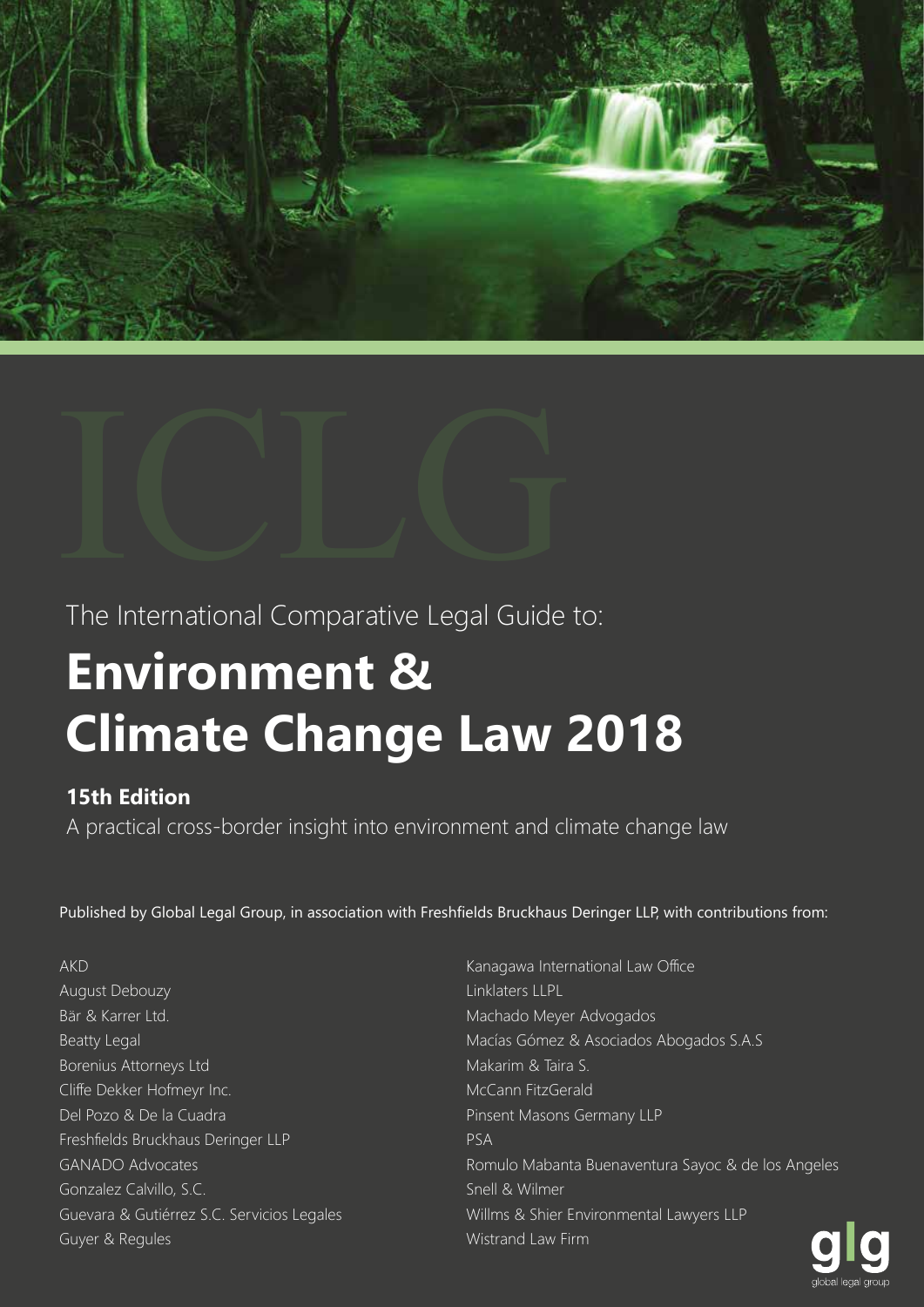## The International Comparative Legal Guide to: Environment & Climate Change Law 2018



**Contributing Editors** Daniel Lawrence and John Blain, Freshfields Bruckhaus Deringer LLP

**Sales Director** Florjan Osmani

**Account Director** Oliver Smith

**Sales Support Manager** Toni Hayward

**Senior Editors** Suzie Levy, Caroline Collingwood

**Chief Operating Officer** Dror Levy

**Group Consulting Editor** Alan Falach

**Publisher** Rory Smith

**Published by** Global Legal Group Ltd. 59 Tanner Street London SE1 3PL, UK Tel: +44 20 7367 0720 Fax: +44 20 7407 5255 Email: info@glgroup.co.uk URL: www.glgroup.co.uk

**GLG Cover Design** F&F Studio Design

**GLG Cover Image Source** iStockphoto

**Printed by**

Stephens & George Print Group February 2018

Copyright © 2018 Global Legal Group Ltd. All rights reserved No photocopying

**ISBN** 978-1-911367-92-5 **ISSN** 2045-9661

#### **Strategic Partners**



PEFC/16-33-254 **PEFC Certified** This product is from sustainably managed forests and controlled sources www.pefc.org

## General Chapter:

1 **The 'Brexatom' Conundrum** - Paul Bowden, Freshfields Bruckhaus Deringer LLP \_\_

## Country Question and Answer Chapters:

| $\overline{2}$ | <b>Australia</b>   | Beatty Legal: Andrew Beatty & Ana Coculescu                                                     |
|----------------|--------------------|-------------------------------------------------------------------------------------------------|
| 3              | <b>Belgium</b>     | Linklaters LLPL: Lieve Swartenbroux                                                             |
| 4              | <b>Bolivia</b>     | Guevara & Gutiérrez S.C. Servicios Legales: Jorge Luis Inchauste &<br>Zoya Galarza              |
| 5              | <b>Brazil</b>      | Machado Meyer Advogados: Roberta Danelon Leonhardt &<br>Daniela Stump                           |
| 6              | Canada             | Willms & Shier Environmental Lawyers LLP: Richard Butler &<br>Joanna Vince                      |
| $\overline{7}$ | Colombia           | Macías Gómez & Asociados Abogados S.A.S:<br>Luis Fernando Macías Gómez                          |
| 8              | <b>England</b>     | Freshfields Bruckhaus Deringer LLP: Daniel Lawrence & John Blain                                |
| 9              | <b>Finland</b>     | Borenius Attorneys Ltd: Casper Herler & Henna Lusenius                                          |
| 10             | France             | August Debouzy: Emmanuelle Mignon & Vincent Brenot                                              |
| 11             | <b>Germany</b>     | Pinsent Masons Germany LLP: Dr. Thomas Wölfl                                                    |
|                | 12 India           | PSA: Priti Suri & Arya Tripathy                                                                 |
|                | 13 Indonesia       | Makarim & Taira S.: Alexandra Gerungan & Hendrik Alfian Pasaribu                                |
|                | 14 Ireland         | McCann FitzGerald: Rachel Dolan & Sinéad Martyn                                                 |
| 15             | Japan              | Kanagawa International Law Office: Hajime Kanagawa                                              |
|                | 16 Malta           | GANADO Advocates: Dr. Jotham Scerri-Diacono & Dr. Lara Pace                                     |
| 17.            | <b>Mexico</b>      | Gonzalez Calvillo, S.C.: Leopoldo Burguete Stanek                                               |
|                | 18 Netherlands     | AKD: Eveline Sillevis Smitt & Gerrit van der Veen                                               |
|                | 19 Philippines     | Romulo Mabanta Buenaventura Sayoc & de los Angeles:<br>Benjamin Z. Lerma & Claudia Squillantini |
|                | 20 South Africa    | Cliffe Dekker Hofmeyr Inc.: Terry Winstanley & Valencia Govender                                |
| 21             | <b>Spain</b>       | Del Pozo & De la Cuadra: Covadonga del Pozo                                                     |
| 22             | <b>Sweden</b>      | Wistrand Law Firm: Rudolf Laurin                                                                |
| 23             | <b>Switzerland</b> | Bär & Karrer Ltd.: Markus Schott                                                                |
| 24             | <b>USA</b>         | Snell & Wilmer: Denise Dragoo                                                                   |
|                | 25 Uruguay         | Guyer & Regules: Anabela Aldaz & Betania Silvera Perdomo                                        |

**Further copies of this book and others in the series can be ordered from the publisher. Please call +44 20 7367 0720**

#### **Disclaimer**

This publication is for general information purposes only. It does not purport to provide comprehensive full legal or other advice. Global Legal Group Ltd. and the contributors accept no responsibility for losses that may arise from reliance upon information contained in this publication. This publication is intended to give an indication of legal issues upon which you may need advice. Full legal advice should be taken from a qualified professional when dealing with specific situations.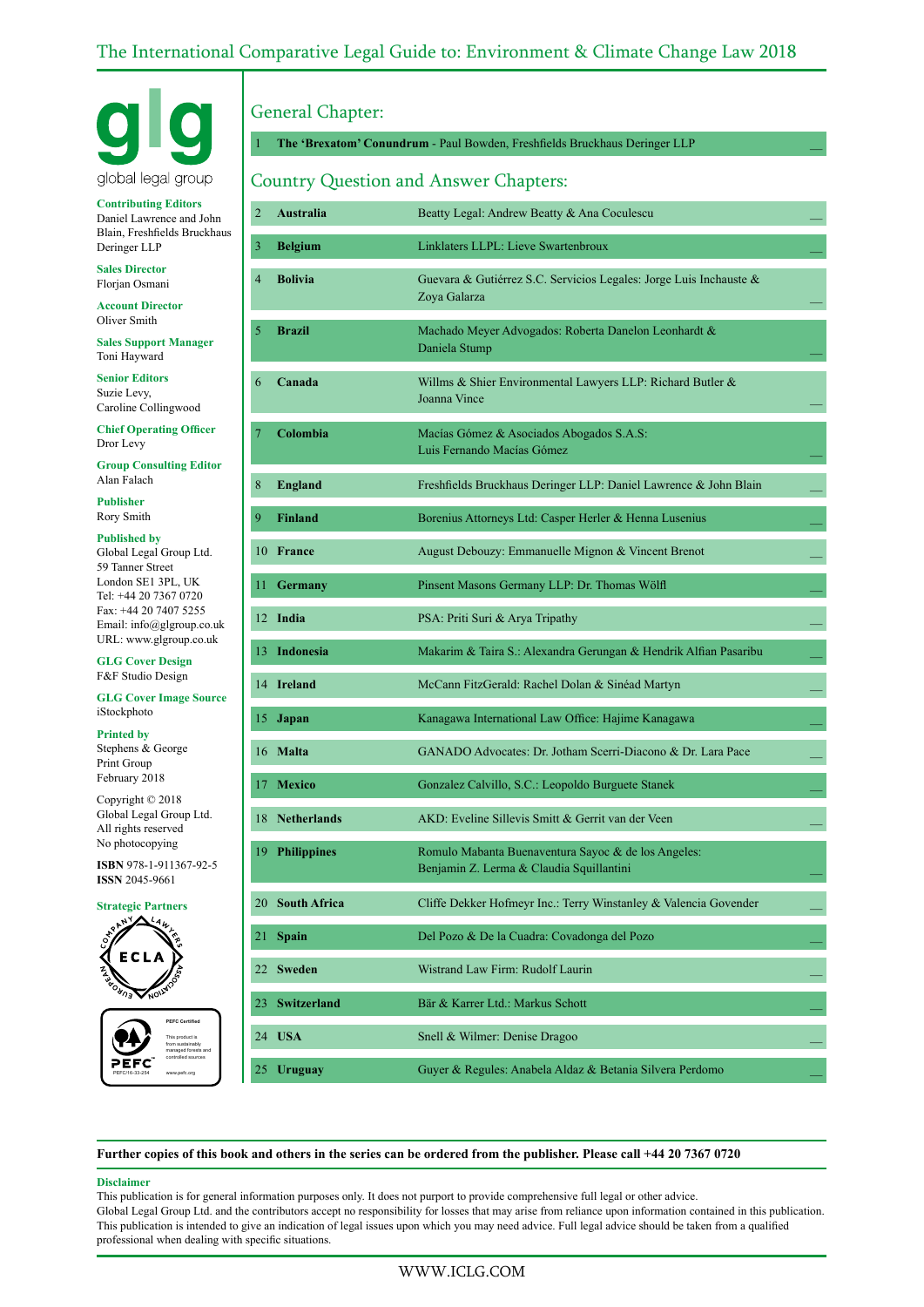# India

## **1 Environmental Policy and its Enforcement**

#### **1.1 What is the basis of environmental policy in your jurisdiction and which agencies/bodies administer and enforce environmental law?**

The Constitution, judicial principles established by the Indian courts, and the National Environment Policy, 2006 (**NEP**) provide the basis for Indian environmental policy-making. The directive principles of the Constitution require the government to protect and improve the environment. Article 21 of the Constitution, guaranteeing the fundamental right to life for every human being, has been expanded to include the right to a clean and pollution-free environment.

The doctrine of sustainable development, intra-generational equity, polluters-pay and precautionary principle were made integral to Indian environmental policy through several landmark court decisions. The Supreme Court (**SC**) in *Oleum Gas Leak* case evolved the "absolute liability" principle, which makes an enterprise engaged in hazardous or inherently dangerous activity accountable and absolutely liable for compensation, despite all reasonable care.

Pursuant to the Constitutional mandate, the Central Government (**CG**) adopted the NEP. Its salient features include conservation of critical environmental resources, intra and inter-generational equity, integration of environmental concerns in developmental policymaking, efficient resource utilisation and good governance. It lays out action plans for regulatory and process reforms, strategies for capacity development, and building a robust system of environment impact assessments.

The Ministry of Environment and Forest (**MoEF**) along with the Central Pollution Control Board (**CPCB**) and State Pollution Control Boards (**SPCBs**) of each state administer and enforce environmental laws in India. Further, a special tribunal, the National Green Tribunal (**NGT**) was established in 2010 to speedily dispose of cases relating to environment protection, conservation, and granting relief in environmental matters, which has taken a rather strict approach towards ensuring compliance with environmental law.

#### **1.2 What approach do such agenndcies/bodies take to the enforcement of environmental law?**

The MoEF prefers a participatory and inclusive approach for policy and law making, wherein the draft is opened for consultation with industry experts, civil-societies and the public before notification. Enforcement mechanism followed by CPCB and SPCBs involve Priti Suri



Arya Tripathy

several aspects such as prohibition of industrial activities without prior environmental permits, ensuring compliance through periodic reporting and inspection, conducting environment impact assessments for certain industries and projects, and imposing liability for breach and non-compliance.

Additionally, the judiciary plays a significant role in progressively resolving environmental concerns. The SC and State High Courts have taken *suo moto* cognisance in environmental matters. For instance, in 2014, pursuant to a newspaper article, the SC initiated *suo moto* proceedings to address Yamuna river pollution and passed suitable directions to the concerned authorities for regulating effluent discharge (*In Re: News Item Published in Hindustan Times Titles 'And Quiet Flows the Maily Yamuna'*). Further, the SC has substantially simplified the *locus standi* for initiating public interest litigation (PIL), enabling several cases on environmental cause, and, in fact, a lot of Indian environmental jurisprudence is owed to these.

#### **1.3 To what extent are public authorities required to provide environment-related information to interested persons (including members of the public)?**

The Right to Information Act (**RTI**) entitles every citizen to seek information from public authorities, unless information requisitioned is specifically exempt. Generally, the exempt category includes information which is privileged, confidential, *lis pendens*, official secrets, or relates to sovereignty and national security. RTI mandates public authorities to maintain records for easy access and publish the names of specific officers who should be contacted for obtaining information. It obligates the public authorities to publish mandatory information such as organisation structure, powers and duties, decision-making process, policy, applicable law, and internal manuals. An interested citizen can file an RTI application on a minimal fee of INR 10, when the public authority is mandated to respond with the information within 30 days.

## **2 Environmental Permits**

#### **2.1 When is an environmental permit required, and may environmental permits be transferred from one person to another?**

Requirement of environmental permits is dependent on the entity's business. For instance, an industrial plant can be established in a pollution control area after obtaining a permit from the concerned SPCB under the Air (Prevention and Control of Pollution) Act (**Air Act**). Similarly, any industry or operation resulting in the release of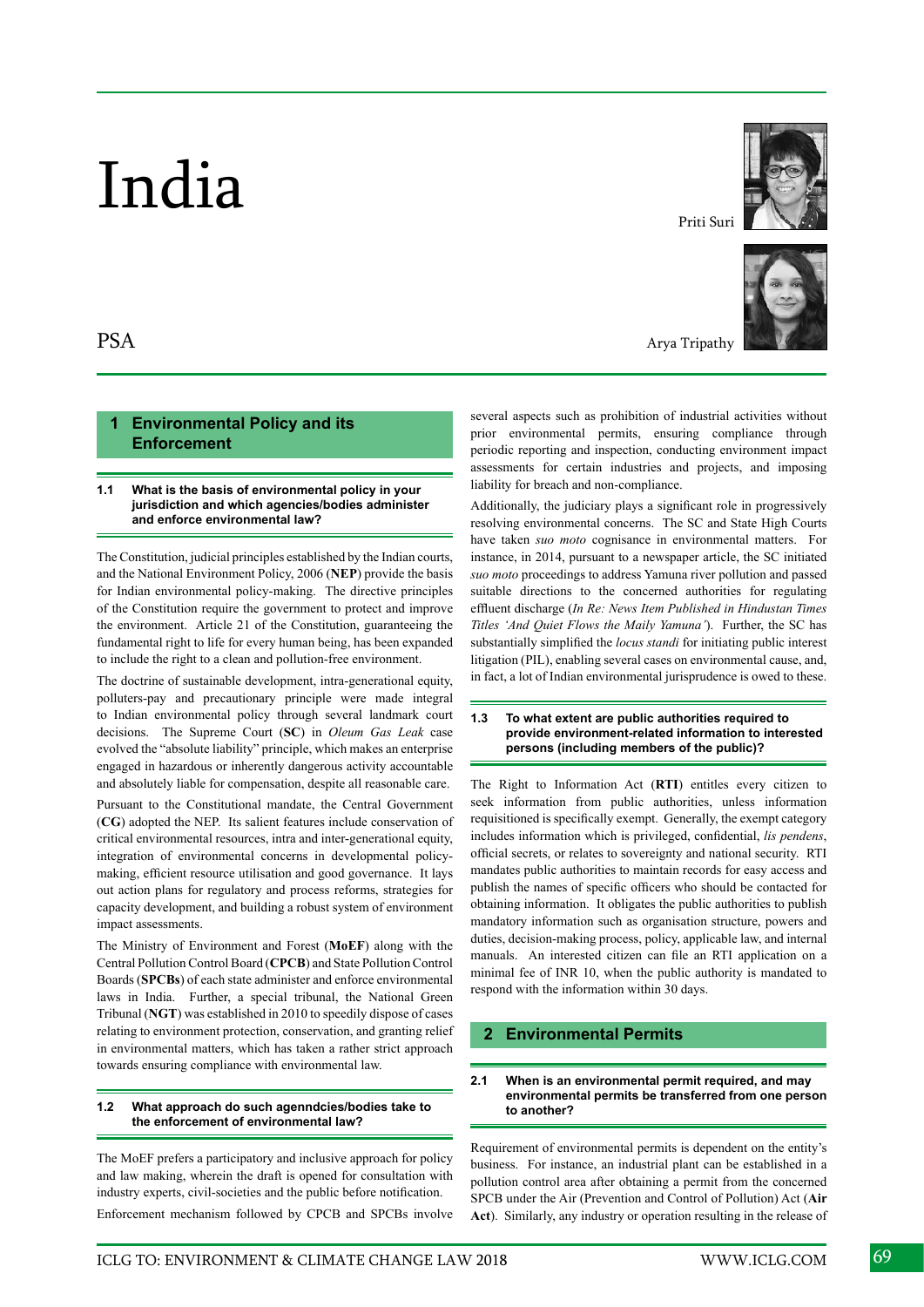sewage or trade effluents into a water stream or on land must obtain consent from the concerned SPCB under the Water (Prevention and Control of Pollution Act) (**Water Act**). A particular business can be the subject matter of multiple permits.

A permit may be transferred to an entity engaged in similar activity, provided the statute or its terms allow. To illustrate, the Air Act specifically allows the consent holder to transfer the permit pursuant to a business transfer.

**2.2 What rights are there to appeal against the decision of an environmental regulator not to grant an environmental permit or in respect of the conditions contained in an environmental permit?**

The applicant is provided a hearing opportunity before a permit is refused. It is also entitled to appeal against permit refusal, or imposition of unreasonable or illegal conditions, within 30 days of such refusal or imposition to the designated appellate authority.

#### **2.3 Is it necessary to conduct environmental audits or environmental impact assessments for particularly polluting industries or other installations/projects?**

Yes, an environmental impact assessment (**EIA**) is mandatory for 29 categories of developmental activities such as mining, oil and gas exploration, oil pipelines, nuclear power, chloralkali, chemical fertilisers, sugar, and township development, provided the investment involved is INR 500 million or above. Once the project site is identified, the entity must apply for EIA along with a prefeasibility report. The process of EIA involves four stages, namely screening, scoping, public consultation and appraisal. Thereafter, a report is prepared and environmental clearance is granted.

While there is no legal requirement for environmental audit as such, most environmental rules mandate submission of periodic reports to the concerned authority. For instance, every entity with a permit under Air Act, Water Act and Hazardous Wastes (Management, Handling and Transboundary Movement) Rules (**HWM Rules**) must submit annual environment statement to concerned SPCB by March 31. This inevitably requires entities to conduct an environmental audit.

#### **2.4 What enforcement powers do environmental regulators have in connection with the violation of permits?**

Violation of permit conditions can result in permit's suspension, cancellation or revocation. Additionally, the entity can be penalised with fine, or imprisonment of the person in control of the entity's affairs, or both.

#### **3 Waste**

#### **3.1 How is waste defined and do certain categories of waste involve additional duties or controls?**

There is no generic definition of "waste" and it is commonly understood to mean an environmental pollutant. The Environment Protection Act (**EPA**) empowers MoEF to lay down emission standards for environmental pollutants from various sources. Pursuant to this, waste management rules for five kinds of waste have been notified:

Hazardous: The HWM Rules define hazardous waste as any waste which by its physical or other characteristics, causes or can cause danger to health or the environment, either in isolation, or in combination with substances. It provides a list of processes and industries that must comply with the rules such as mining, lead based production, petro-chemicals, asbestos and tannery.

- Bio-medical: Bio-medical waste is defined under the Biomedical Waste (Management and Handling) Rules as waste generated in healthcare processes like human anatomical, animal, micro-biological and bio-technology, discarded medicines, cytotoxic drugs and incineration ash.
- Plastic: The Plastic Waste (Management and Handling) Rules define plastic waste as any plastic product such as carry bags, pouches and sachets, discarded after use or after their intended life is over.
- E-waste: The E-waste (Management) Rules (**E-waste Rules**) define e-waste as electrical and electronic equipment, in whole or part, discarded by the consumer or bulk consumer including rejects from the manufacturing, refurbishment and repair process.
- Construction and demolition: The Construction and Demolition Waste Management Rules (**CDW Rules**) explains this as waste comprising of building materials, debris and rubble resulting from construction, re-modeling, repair and demolition of any civil structure.

All the above-mentioned rules delineate obligations of different parties involved in generation, management and handling of each category of waste. In a nutshell, they (i) lay down standards and procedure for generation, storage, segregation, processing, transportation, import-export, disposal, recycling, and dealing with waste, (ii) mandate prior authorisation from concerned SPCBs, (iii) direct reporting of accidents and unexpected events, and (iv) require filing of returns and maintenance of documents.

However, some of them impose stricter obligations on the occupier, i.e. the person who controls the affairs of the establishment. For instance, under the CDW Rules, an entity generating waste of 20 tonnes or more in one day must submit a waste management plan and get approval from the designated authority.

#### **3.2 To what extent is a producer of waste allowed to store and/or dispose of it on the site where it was produced?**

The aforementioned rules require the producer to handle safely, segregate and label waste at the point of generation. Subsequently, it must channel waste for disposal or processing, through authorised collection centres, recyclers or re-processors. It is also mandatory to maintain a record for storage, collection, segregation, transfer, or sale of waste. Certain rules prescribe a timeline for storage at the producer's premise. Some others require the producer to provide financial assistance to local authorities for setting up a waste management system.

In essence, the producer must ensure waste is transported from the premises as per prescribed standards and without any adverse effect on human beings and the environment.

#### **3.3 Do producers of waste retain any residual liability in respect of the waste where they have transferred it to another person for disposal/treatment off-site (e.g. if the transferee/ultimate disposer goes bankrupt/ disappears)?**

The actual test for imposing liability for waste management is identifying who exercises control over the concerned stage. This determination is based on facts and circumstance. Since the producer generates the waste, he is absolutely liable for any act or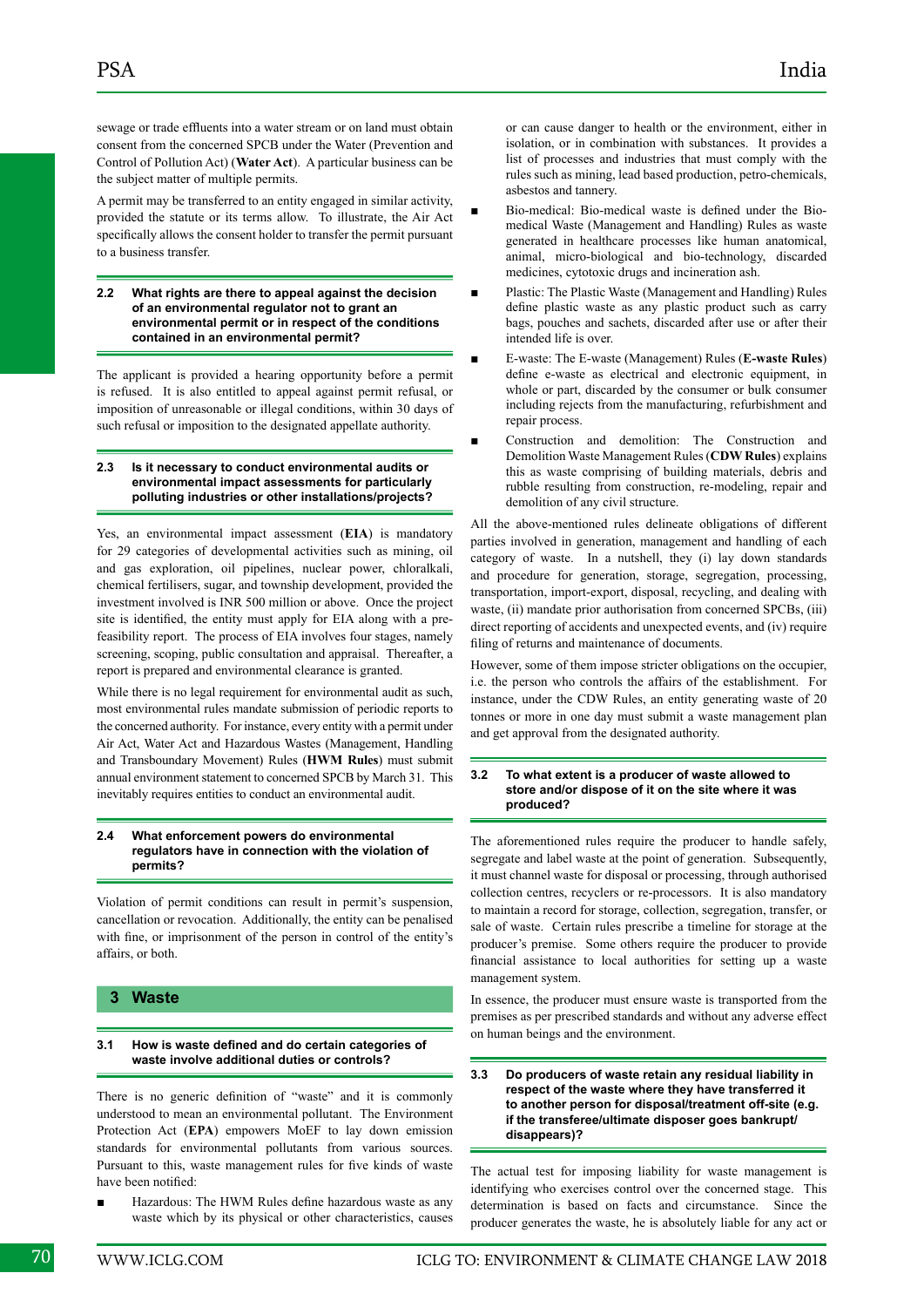omission on his premises, or which affects the effective disposal of waste after it is transferred. As long as the producer complies with applicable rules and transfers the waste to an authorised person for disposal or treatment, it is unlikely that he will be subsequently held liable.

#### **3.4 To what extent do waste producers have obligations regarding the take-back and recovery of their waste?**

Statutory obligation to take-back and recover waste is provided under the following rules:

- As per HWM Rules, if hazardous waste is illegally trafficked, the importer must re-export the waste at its own cost within 90 days from arrival in India.
- Under the E-waste Rules, a producer of certain equipments such as personal computers, facsimile and telephones is subject to "extended producer responsibility" for channelling back certain quantities of e-waste generated. For this, the producer individually or collectively can roll out a plan with CPCB's approval for implementing a take-back mechanism.

Other waste management rules do not provide for specific takeback requirements. Nonetheless, under equity and as a contractual obligation, if the producer fails to comply with his obligations at the time of initial treatment, the authorised transferee can insist on the take-back at the producer's cost and recover damages for loss incurred.

#### **4 Liabilities**

**4.1 What types of liabilities can arise where there is a breach of environmental laws and/or permits, and what defences are typically available?**

Breach of environmental law entails civil as well as criminal liability.

Contravention of the EPA and the rules thereunder is punishable with imprisonment between five to seven years, or a fine up to INR 100,000, or both. Similarly, non-compliance with Air and Water Acts may lead to imprisonment between three months to six years, or a fine, or both. Notwithstanding this, the SC can impose exemplary damages and remediation costs on an entity engaged in hazardous or dangerous activity. To exemplify, in 2013, the SC required Sterlite Industries to deposit INR 1 billion towards remediation for violation of green norms by its copper smelting plant. Further, the SC has required the closure of polluting industries several times, such as the closure of limestone quarries (*RLEK vs. State of Uttar Pradesh*), leather tanneries (*Vellore Citizen Welfare Forum vs. UOI*) causing ecological imbalance and environmental deterioration. Furthermore, in a recent case (*Vardhaman Kaushik vs. Union of India*), NGT pursuant to the SC's directive to Delhi government, passed an order banning 10-year-old diesel run heavy vehicles, in order to preserve ambient air quality of the national capital. Civil liability may arise when an aggrieved individual claims damages under tort principles, or files a writ petition seeking judicial direction.

Barring situations where "absolute liability" applies (see question 1.1 above), the entity can prove lack of intention, involuntary action, exercise of due diligence, and implementation of mitigation steps for defending liability. Where "absolute liability" triggers, the foregoing defences are not available because the entity's awareness and foreseeability of the adverse consequences is deemed.

#### **4.2 Can an operator be liable for environmental damage notwithstanding that the polluting activity is operated within permit limits?**

Yes, an operator can be made liable for environmental damage, despite compliance with permit limits. However, this rigour is mostly applied to hazardous and dangerous industries, and the EIA covered developmental projects as an extension of "polluters-pay" and "absolute liability" principles.

#### **4.3 Can directors and officers of corporations attract personal liabilities for environmental wrongdoing, and to what extent may they get insurance or rely on other indemnity protection in respect of such liabilities?**

Yes, directors and officers attract personal liability for company's environmental wrongdoing. As per the EPA, Water and Air Acts, "offences by companies" means an offence by a person (mostly a director designated as occupier) directly in charge of and responsible for conducting a company's business. Further, any other director can be proceeded against, if it is established that the offence was committed with his consent, connivance or negligence. The alleged director or officer must prove absence of any knowledge and exercise of due diligence in the discharge of his duties to absolve liability.

A company may obtain D&O insurance for covering personal liability for a company's environmental wrongdoings.

#### **4.4 What are the different implications from an environmental liability perspective of a share sale on the one hand and an asset purchase on the other?**

In a share sale, the acquirer assumes the company's ownership and control, resulting in an indirect acquisition of all assets and liabilities, including environmental permits, obligations and liabilities pertaining thereto. The transaction structure prevents selective picking of environmental liabilities and the acquirer must step into the target's shoes to discharge them. In contrast, an asset purchase enables the buyer to purchase specific assets, where it may assume all liabilities, or require prior discharge of liabilities, or performance of rectification steps.

#### **4.5 To what extent may lenders be liable for environmental wrongdoing and/or remediation costs?**

Since lenders are not responsible for the company's business, they are not liable for its environmental wrongdoing or remediation costs. However, if a lender nominates a director to the company's board, such director can be held liable as discussed in question 4.3 above.

#### **5 Contaminated Land**

#### **5.1 What is the approach to liability for contamination (including historic contamination) of soil or groundwater?**

There is no specific legislation for soil and groundwater contamination. Contamination is viewed as "environmental pollution" and hence, the liability is affixed under the EPA, its waste management rules (see question 3.1 above), and the Water Act.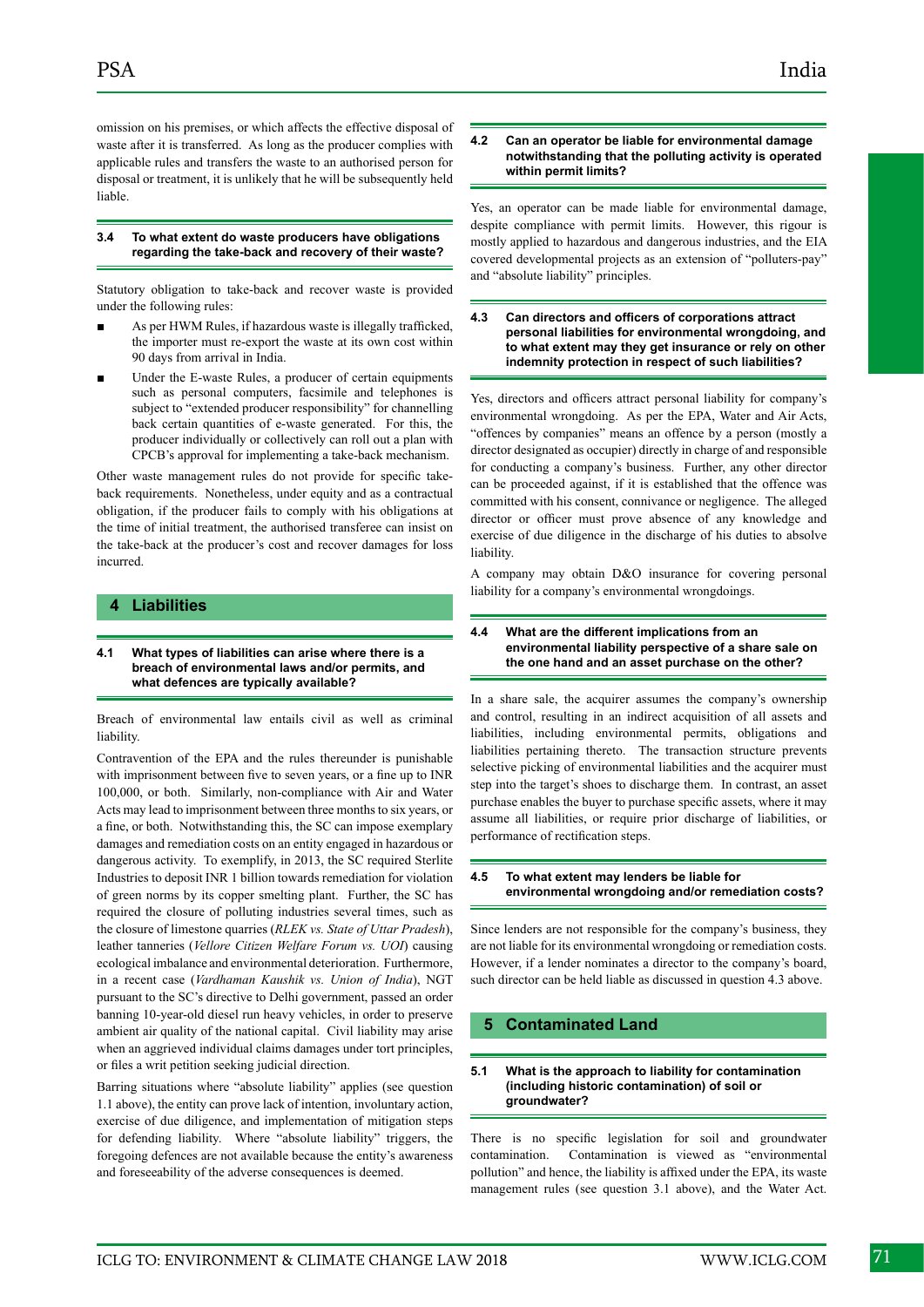However, the judiciary has played a crucial role to cover the lack of specialised legislation. It has relied on sustainable development, polluters-pay and absolute liability principle to impose exemplary damages, direct closure and mandated remedial and clean-up measures.

#### **5.2 How is liability allocated where more than one person is responsible for the contamination?**

Contamination occurs gradually over the course of time and proving the precise events that lead to it is difficult. At any given point, an entity can designate one director or officer as the "occupier" of the factory, plant or site. Hence, the approach is to impose liability on the current occupier even for historical contamination. This heightens the significance of thorough environment audit and due diligence before acquisition of an asset prone to contamination.

#### **5.3 If a programme of environmental remediation is 'agreed' with an environmental regulator, can the regulator come back and require additional works or can a third party challenge the agreement?**

The regulator has the ability to seek additional work, provided it is reasonable and related to the remediation scheme. A third party can challenge the scheme only when it has *locus* or proves an overarching public interest.

The Planning Commission in the 12th Five Year Plan (2012–2017) has highlighted the need for remediation of contaminated sites. Accordingly, MoEF aims to develop institutional and methodological framework for rehabilitation. Until such framework, the regulators can frame individual remediation schemes.

**5.4 Does a person have a private right of action to seek contribution from a previous owner or occupier of contaminated land when that owner caused, in whole or in part, contamination; and to what extent is it possible for a polluter to transfer the risk of contaminated land liability to a purchaser?**

A prospective occupier cannot escape liability, if it has prior knowledge, or reasonable anticipation of such contamination. Nonetheless, prospective and previous occupiers often agree on remedial steps as pre-closure obligation, representation and warranties, and indemnifications. Enforcing these clauses is timeconsuming and may not be sufficient to cover the risk. Thus, a buyer must conduct thorough diligence prior to signing the transfer deed.

#### **5.5 Does the government have authority to obtain from a polluter, monetary damages for aesthetic harms to public assets, e.g. rivers?**

There is no statutory provision that specifically empowers regulators to obtain monetary damages for aesthetic harms. However, the SC has established the "public trust doctrine" (*M.C. Mehta vs. Kamal Nath*) requiring the State to act as a trustee and take all steps including imposition of restitution costs for protection of public assets like rivers, sea and forest. Further, the SC has elaborated polluters-pay principles to prevent deterioration of heritage sites. In the *Taj Trapezium case*, the SC required relocation of 292 polluting industries causing acid-rains and corrosion of the Taj Mahal monument.

## **6 Powers of Regulators**

#### **6.1 What powers do environmental regulators have to require production of documents, take samples, conduct site inspections, interview employees, etc.?**

The EPA, Air and Water Acts empower CPCB and SPCBs to take all expedient steps for controlling environmental pollution, including inspection of sites, examining and testing of process and plant, seeking and verifying records, conducting searches, examining witnesses, taking samples for testing and analysis and giving directions and orders. Further, they can initiate proceedings for noncompliance to levy penalty or impose personal criminal liability on the occupier.

#### **7 Reporting / Disclosure Obligations**

#### **7.1 If pollution is found on a site, or discovered to be migrating off-site, must it be disclosed to an environmental regulator or potentially affected third parties?**

 Applicable environmental law makes it obligatory for the occupier to immediately inform concerned authorities and take mitigation steps when there is an accident or any unforeseen event, which results or may result in excessive discharge of pollutants and offsite migration. As part of mitigation steps, the occupier must inform potentially affected third parties.

#### **7.2 When and under what circumstances does a person have an affirmative obligation to investigate land for contamination?**

The pre-feasibility report submitted for EIA (*see question 2.3 above*) must disclose the risk of contamination due to release of effluents. For this, the project proponent must investigate the land for existing contamination and the future impact. Apart from this, there is no statutory obligation for investigating land contamination.

#### **7.3 To what extent is it necessary to disclose environmental problems, e.g. by a seller to a prospective purchaser in the context of merger and/or takeover transactions?**

The seller must make material disclosures which may affect the buyer's decision. In M&A transactions involving hazardous entities, non-disclosure of existing and contingent environmental liability can be equated with wilful concealment, questioning the contractual validity. Thus, the transferor must populate a detailed disclosure schedule highlighting liability issues. In any case, the transferee must conduct due diligence to identify risks and incorporate contractual protections *inter se* parties.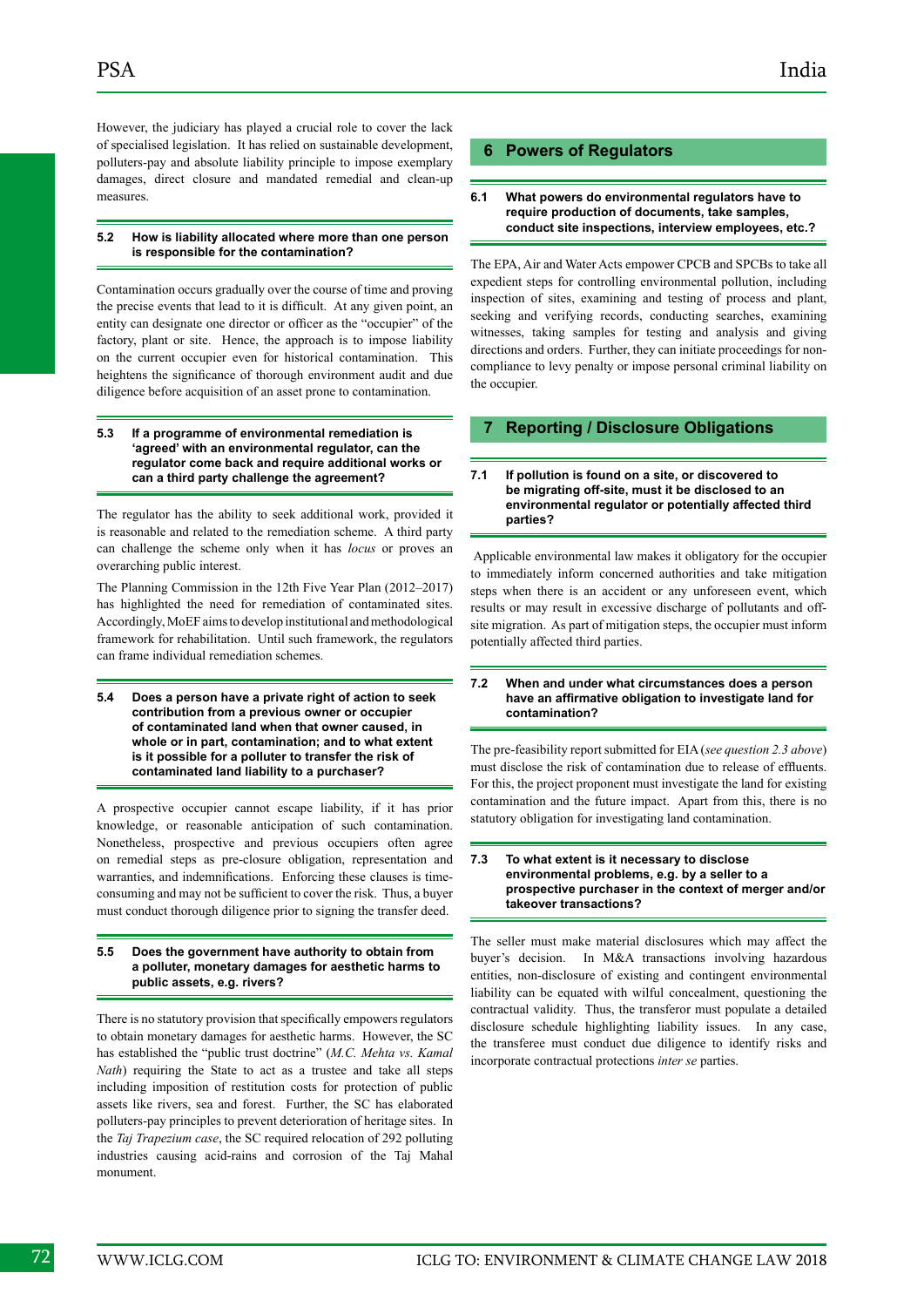#### **8 General**

**8.1 Is it possible to use an environmental indemnity to limit exposure for actual or potential environmentrelated liabilities, and does making a payment to another person under an indemnity in respect of a matter (e.g. remediation) discharge the indemnifier's potential liability for that matter?**

While it is possible to use indemnification for limiting actual or potential environmental liability *inter se* contracting parties, its enforcement is tedious. Further, it shall not bind the regulators or courts in affixing liability on the indemnifier for his conduct.

#### **8.2 Is it possible to shelter environmental liabilities off balance sheet, and can a company be dissolved in order to escape environmental liabilities?**

Potential environmental liabilities which the company is aware of are contingent liabilities and must be disclosed in the audited financials. Non-disclosure may amount to falsification of accounts, or fraud, which is punishable with imprisonment and fine.

Dissolution or liquidation does not absolve the directors, and in certain cases the promoters, from any liability that may befall postdissolution.

**8.3 Can a person who holds shares in a company be held liable for breaches of environmental law and/or pollution caused by the company, and can a parent company be sued in its national court for pollution caused by a foreign subsidiary/affiliate?**

A company is a separate legal entity, different from its shareholders. Any action of the company is deemed to be done by its directors. Thus, a shareholder cannot be held liable, unless the facts require piercing of the corporate veil. Limited scenarios such as fraud, misleading public disclosures, and account falsification permit piercing, where it must be proved that no real distinction existed between the shareholders *versus* the board.

Yes, a foreign parent can be held liable for its subsidiary's activity. In the *Bhopal Gas Leak case*, lethal gas was released by an Indian subsidiary's factory. Several claims were filed in US courts against the US parent entity. The SC observed that both entities were liable as the US parent controlled and was responsible for the Indian subsidiary's affairs.

#### **8.4 Are there any laws to protect "whistle-blowers" who report environmental violations/matters?**

The Whistleblowers Act (which is yet to be implemented through a notification) ensures protection of anyone who blows the whistle against a public official and will not cover situations where the complaint is against a private entity. However, as good governance practice, most companies have a whistleblower policy and establish internal vigil mechanism to prevent victimisation.

#### **8.5 Are group or "class" actions available for pursuing environmental claims, and are penal or exemplary damages available?**

While the typical US class action suits are not feasible, a group with the same interest can initiate a representative suit, despite each individual having a different cause of action. Further, any publicspirited person can initiate PIL by invoking the writ jurisdiction of the SC and High Courts, irrespective of any direct cause of action.

Yes, plenary and exemplary damages can be awarded in environmental claims.

#### **8.6 Do individuals or public interest groups benefit from any exemption from liability to pay costs when pursuing environmental litigation?**

There is no exemption from payment of litigation costs for public interest groups pursuing environmental litigation. They can specifically apply for cost recovery from the adversary, but the courts have absolute discretion in granting such an application.

#### **9 Emissions Trading and Climate Change**

#### **9.1 What emissions trading schemes are in operation in your jurisdiction and how is the emissions trading market developing there?**

India has implemented three measures resembling emission trading but incorporating distinct features to balance development and climate change:

- Perform Achieve and Trade: This aims at achieving lowcost, energy-intensity targets by trading in energy saving certificates. It covers 478 facilities in thermal power, fertiliser, cement, iron and steel, chloralkali, aluminium, textiles and pulp and paper sector. Each facility must achieve its own target within a specified timeline or purchase energy certificates from others for compliance.
- Renewable Energy Credit trading system: Herein, the State Electricity Commission requires power companies to purchase certain percentage of their power from renewable sources such as solar, wind, small-scale hydro, bio-mass, biofuel and municipal waste. In order to comply or to profit from surplus, power companies may trade their renewable energy credits with others.
- Pilot emissions trading scheme: MoEF and CPCB have mandated three states, Gujarat, Tamil Nadu and Maharashtra to implement this for reducing detrimental air particulates as identified by SPCB, and mandating certain facilities to adhere to emission caps.

However, India's emission trading market is yet to transit into advanced stages.

#### **9.2 Aside from the emissions trading schemes mentioned in question 9.1 above, is there any other requirement to monitor and report greenhouse gas emissions?**

The Ozone Depleting Substances (Regulation) Rules aims at regulating the production and consumption of ozone depleting substances through mandatory permit requirement and reporting by producers, importers, exporters, distributors as well as bulk purchasers. Pursuant to India's international commitments under the Vienna Convention and the Montreal Protocol, the MoEF's Ozone Cell has proactively phased out production and consumption of chloroflurocarbons, carbontetrachlorides and halons. It has been implementing accelerated projects with stakeholders to phase out hydrochloroflurocarbons as well.

Additionally, the Air Act prohibits industries in pollution control area to discharge pollutants and toxic emissions beyond fixed standards. Further, as a permit condition under the Air Act, industrial units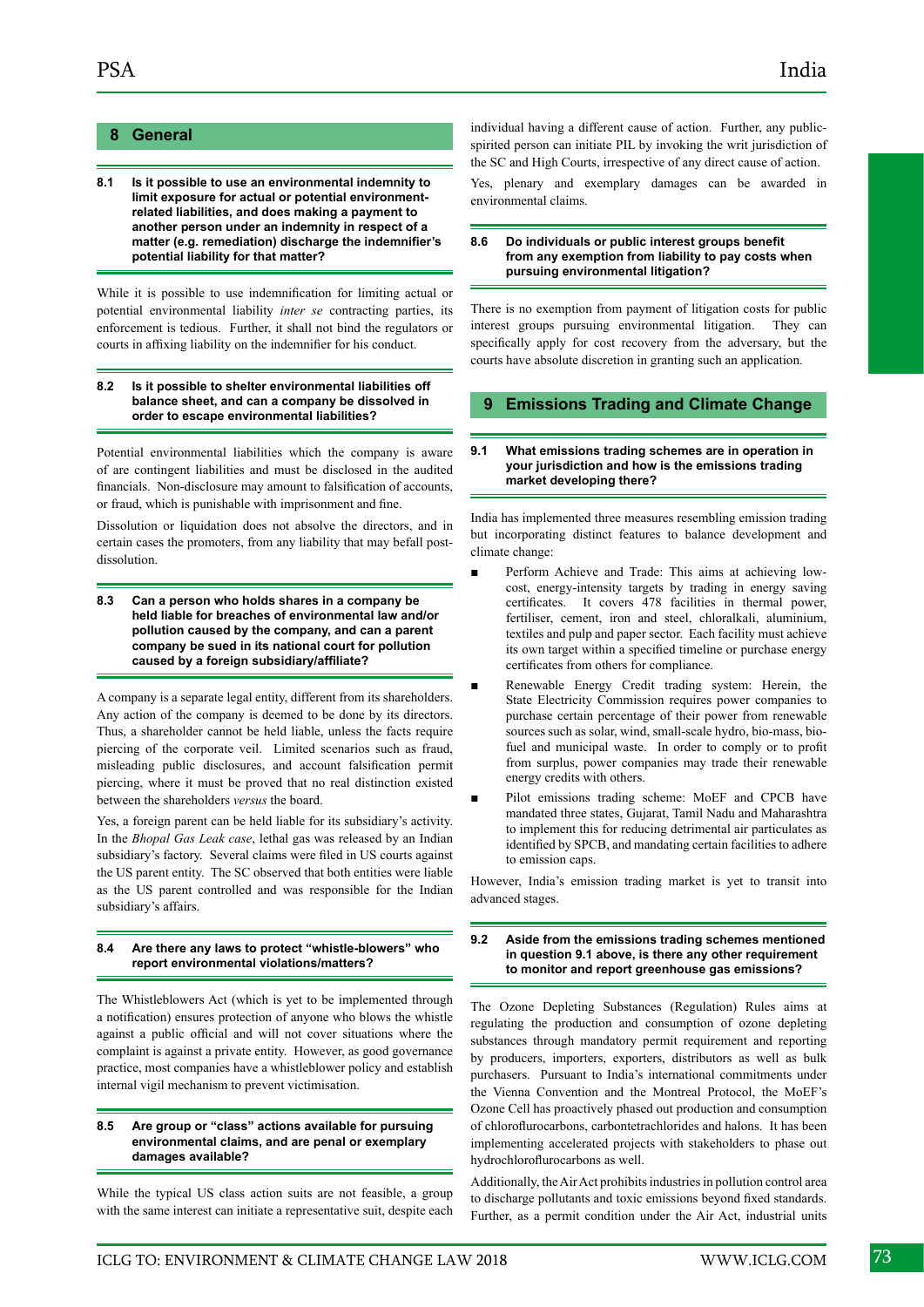are required to maintain ambient air quality standards, register of emissions and report when they are exceeded along with reasons thereof.

#### **9.3 What is the overall policy approach to climate change regulation in your jurisdiction?**

The National Action Plan on Climate Change, 2008 provides the policy approach and sets eight national missions for the government to devise strategies, action plans and evaluation measures:

- increase solar energy use by advancing technology;
- improve energy efficiency;
- make habitats sustainable through efficient urban planning;
- ensure integrated water resource management;
- sustain the Himalayan ecosystem;
- create green India for ecological balance and bio-diversity;
- develop resilient agriculture sector; and
- create robust strategic knowledge.

Further, the Intended Nationally Determined Contribution (INDC) is a policy guide that outlines post-2020 climate actions, with an aim to devise programmes and measures that will lead to sustainable lifestyles, climate justice to the poor and vulnerable, cleaner economic development, reduced emission intensity of the country's GDP, enhance cover of carbon sinks, and facilitate adaptation.

#### **10 Asbestos**

#### **10.1 What is the experience of asbestos litigation in your jurisdiction?**

Indian asbestos litigation is nascent. In 1995, the SC recognising the injurious effects of asbestos (*Consumer Education & Research Centre vs. UOI*), stated that the producer has the legal, moral and social responsibility to provide protective measures for anyone exposed to asbestos' harmful consequences. Employers were made responsible for liquidated damages as compensation to asbestosis-affected workmen. It passed various directions for maintaining a workmen health record and review of permissible exposure standards. In 2010, MoEF published a guidance manual for asbestos-based industries to conduct EIA for cleaner production, monitoring of environmental quality, and waste minimisation.

In 2011, the SC directed the government to review existing safeguards (*Kalyaneshwari vs. UOI*). Subsequently, manufacture and mining of blue and brown asbestos was banned, though India continues to import white asbestos. Human rights commissions and NGOs (such as Ban Asbestos Network of India, Toxic Watch Alliance and Occupational Health India) are pro-actively involved in public awareness and seeking a complete ban. A bill highlighting the carcinogenic effect of white asbestos and imposing an absolute ban is pending in Parliament.

#### **10.2 What are the duties of owners/occupiers of premises in relation to asbestos on site?**

As stated in question 10.1 above, there is no specific asbestos legislation. Nonetheless, manufacturing, handling and processing of asbestos is a "hazardous process" under the Factories Act, thereby, obligating stricter compliances on occupiers for workmen safety and health. The occupier must conduct EIA and comply with HWM Rules for proper waste disposal.

#### **11 Environmental Insurance Liabilities**

#### **11.1 What types of environmental insurance are available in the market, and how big a role does environmental risks insurance play in your jurisdiction?**

The Public Liability Insurance Act mandates entities dealing with hazardous substances to obtain accident insurance for immediate relief to any injured party. The insurance value must be equivalent to a company's paid-up capital, or for other entities, the cumulative of the market value of all assets, subject to a maximum of INR 500 million.

The Indian environmental risks insurance market involves private companies because state-owned insurers do not offer environmental insurance as part of their portfolio. Private insurers cover a variety of risks such as pollution, storage, transportation, act of god and collaborator's liability risks. The terms vary, and are standard contracts with limited negotiability of the insured, but the key coverage exclusions are claims for asbestos and lead, terrorism, state of war and prior knowledge of the policy holder. It is noteworthy that owing to the exponential increase of pollution in India's major metropolitans, the general populace has become increasingly wary about comprehensive health insurance coverage, and, as of fiscal 2016, health insurance premium rates registered a compounded annual growth rate of 32%.

#### **11.2 What is the environmental insurance claims experience in your jurisdiction?**

There is lack of public information on privately materialised environmental insurance claims. However, it is interesting to note that several health insurers (such as *Bajaj Allianz General Insurance, Future Generali India, and ICICI Lombard*) have acknowledged a rise in water and air pollution-related health hazard claims ranging between INR 20,000 to INR 70,000, as of fiscal 2016. While it was expected that adjudication of private claims will increase with NGT's establishment, most of the cases dealt by NGT centre around environmental clearance, pollution and wildlife conservation issues.

#### **12 Updates**

#### **12.1 Please provide, in no more than 300 words, a summary of any new cases, trends and developments in Environment Law in your jurisdiction.**

The increasing depletion of ambient air quality in the national capital and other metropolitans in India has been the moot point for regulators and the judiciary has taken drastic steps for containing the pollution. In October 2017, the SC in a pending PIL ordered the suspension of all authorisations granted for sale of fire crackers in the national capital region, with the prime objective of identifying whether burning fire crackers during Diwali (which is the biggest Indian festival!) adversely impacts the air quality. Similarly, in November 2017, the NGT banned all structural construction and emission creating industrial activity in the national capital region to reduce the levels of smog (*Vardhaman Kaushik vs. UOI*).

Lastly, pursuant to India's ratification of the Paris Agreement on October 2, 2016, where India committed to reduce greenhouse gases and keep global temperature at 2°C less than pre-industrial phase, the government has commissioned three research institutions (Energy Research Institute, Observer Research Foundation and